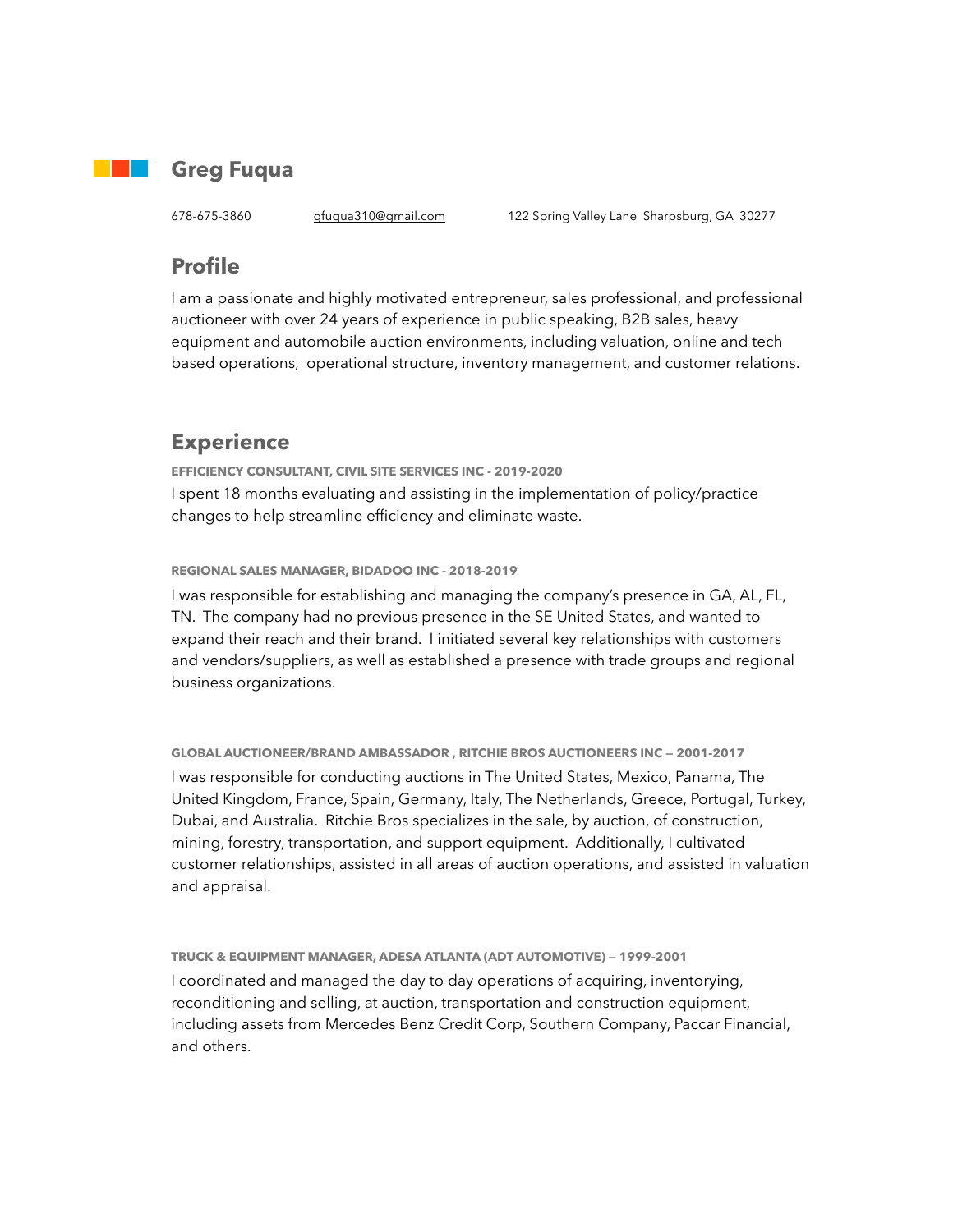**PRESIDENT, FUQUA AUCTIONS — 1995- CURRENT** 

As a professional auctioneer, I founded Fuqua Auctions mainly as a means to give back to my community through my involvement in charity fund raising activities. I do, however, conduct local specialty auctions from time to time, as the need and my schedule allow.

**FACTORY MANAGER, SOUTHERN STATES VEHICLE AUCTION — 1993-1999** 

I was responsible for managing the relationship between SSVA and Daimler-Chrysler. I coordinated and managed the redistribution of vehicle assets from Daimler-Chrysler, including acquiring, inventorying, reconditioning, staging, and selling, at auction, factory vehicles from rental car companies.

# **Education**

Auburn University — Marketing 1989-1992

Missouri Auction School — Auctioneer Specialty Course 1995

## **Activities/Community Involvement**

#### **YOUTH BASEBALL COACH 2009-CURRENT**

I have enjoyed the opportunity to put my knowledge to work as a coach and mentor for several teams/organizations, including Sharpsburg Youth Baseball, USSSA, Training Legends, and Perfect Game affiliated teams.

#### **CHARITY AUCTIONEER/ FUND RAISER**

I was blessed to be involved in several non-profit/charity and professional association organizations and use my talents to manage and execute the acquisition, organization, and selling of charity auction events. Organizations include Southwest Christian Care, National Utility Contractors Association (Scholarship Fund), GA Utility Contractors, GA Road Builders Association, Children's Tumor Foundation, FL ALS Association, American Rental Association.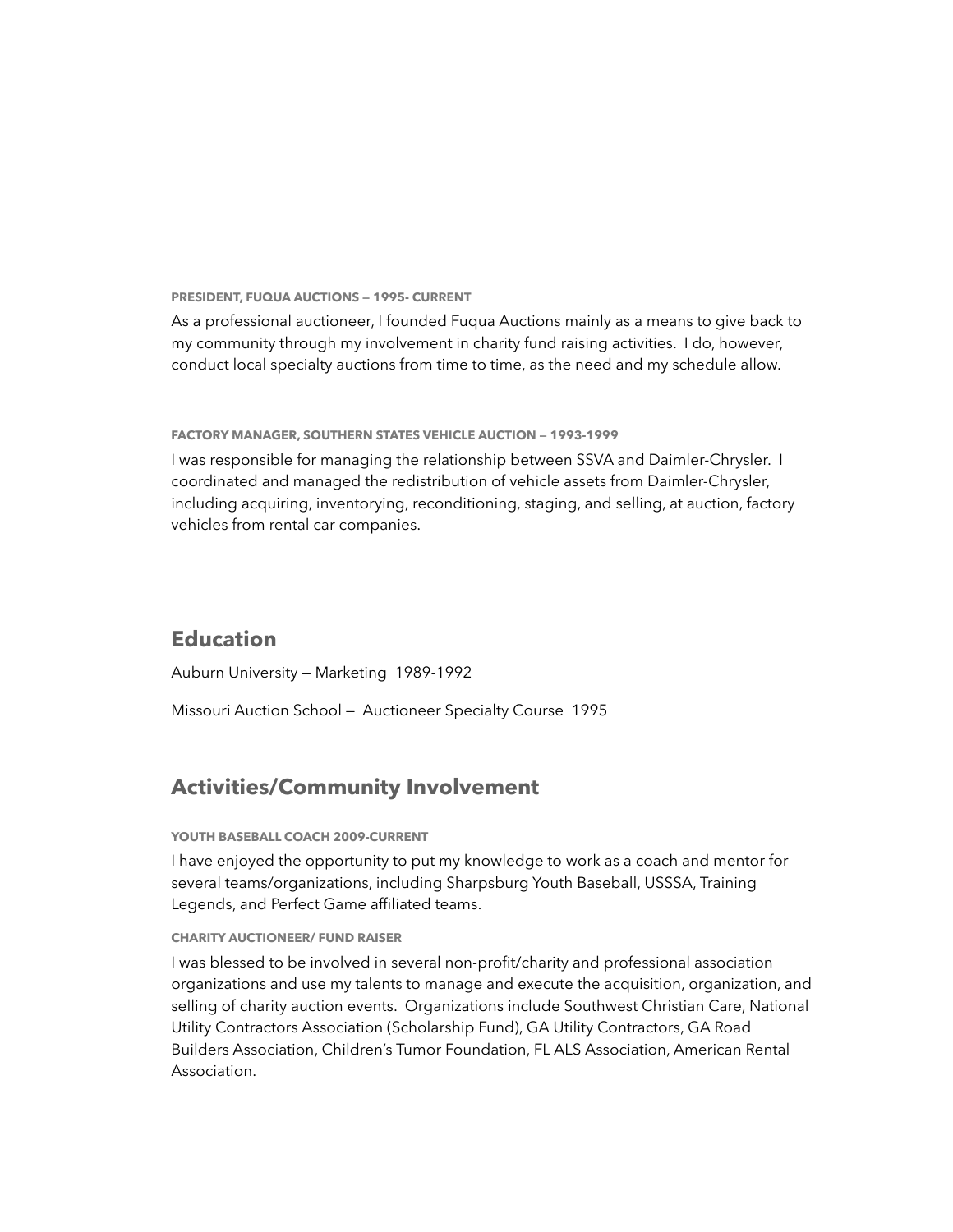## **Skills**

- \*Clear and effective communication
- \*Adaptability
- \*Public speaking
- \*Team player
- \*Competent in technology and application
- \*Entrepreneurial and able to recognize new opportunities
- \*Relationship cultivation and management
- \*Can pull my weight in a golf scramble.